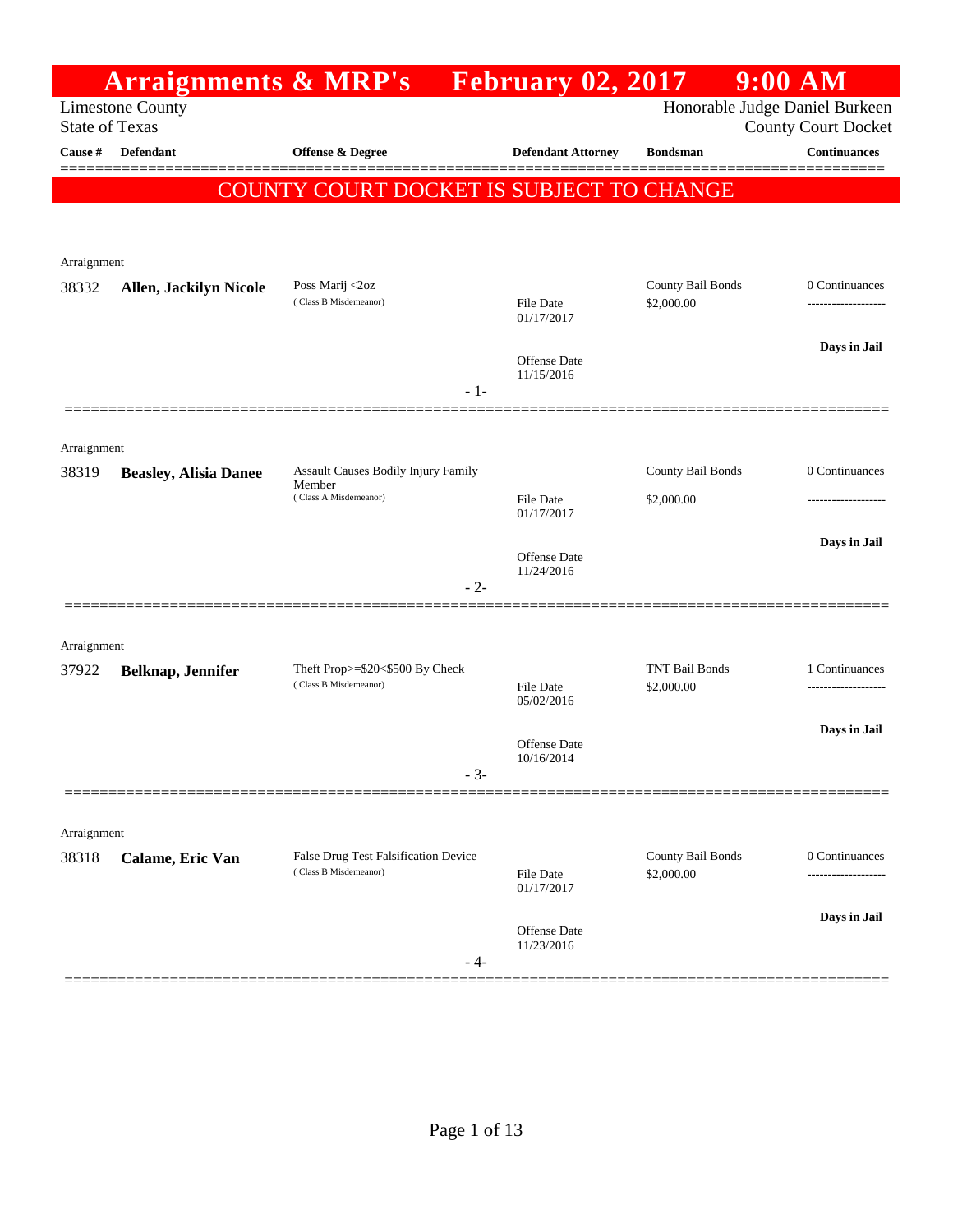|                       | <b>Arraignments &amp; MRP's</b> |                                                 |       | <b>Expedience February 02, 2017</b> |                                 | $9:00$ AM                                                    |
|-----------------------|---------------------------------|-------------------------------------------------|-------|-------------------------------------|---------------------------------|--------------------------------------------------------------|
| <b>State of Texas</b> | <b>Limestone County</b>         |                                                 |       |                                     |                                 | Honorable Judge Daniel Burkeen<br><b>County Court Docket</b> |
| Cause #               | Defendant                       | Offense & Degree                                |       | <b>Defendant Attorney</b>           | <b>Bondsman</b>                 | <b>Continuances</b>                                          |
|                       |                                 | <b>COUNTY COURT DOCKET IS SUBJECT TO CHANGE</b> |       |                                     |                                 |                                                              |
|                       |                                 |                                                 |       |                                     |                                 |                                                              |
|                       |                                 |                                                 |       |                                     |                                 |                                                              |
| Arraignment           |                                 |                                                 |       |                                     |                                 |                                                              |
| 38307                 | <b>Clark, Jeffery Dwain</b>     | Poss Marij <2oz<br>(Class B Misdemeanor)        |       | File Date                           |                                 | 0 Continuances                                               |
|                       |                                 |                                                 |       | 01/09/2017                          |                                 |                                                              |
|                       |                                 |                                                 |       | Offense Date                        |                                 | Days in Jail                                                 |
|                       |                                 |                                                 | $-5-$ | 11/21/2016                          |                                 |                                                              |
|                       |                                 |                                                 |       |                                     |                                 |                                                              |
| Arraignment           |                                 |                                                 |       |                                     |                                 |                                                              |
| 38301                 | Collazo, Hugo Roman             | Poss Marij <2oz                                 |       | Spivey, Shirley                     | Hugo Collazo                    | 0 Continuances                                               |
|                       |                                 | (Class B Misdemeanor)                           |       | File Date<br>01/09/2017             | \$1,000.00                      |                                                              |
|                       |                                 |                                                 |       |                                     |                                 | Days in Jail                                                 |
|                       |                                 |                                                 |       | Offense Date<br>11/16/2016          |                                 |                                                              |
|                       |                                 |                                                 | $-6-$ |                                     |                                 |                                                              |
|                       |                                 |                                                 |       |                                     |                                 |                                                              |
| Arraignment           |                                 |                                                 |       |                                     |                                 |                                                              |
| 38286                 | Collins, Rhonda Lynn            | Poss Cs Pg $3 < 28g$<br>(Class A Misdemeanor)   |       | <b>File Date</b>                    | County Bail Bonds<br>\$5,000.00 | 0 Continuances                                               |
|                       |                                 |                                                 |       | 12/29/2016                          |                                 |                                                              |
|                       |                                 |                                                 |       | Offense Date                        |                                 | Days in Jail                                                 |
|                       |                                 |                                                 | $-7-$ | 11/30/2016                          |                                 |                                                              |
|                       |                                 |                                                 |       |                                     |                                 |                                                              |
| Arraignment           |                                 |                                                 |       |                                     |                                 |                                                              |
| 38287                 | Collins, Rhonda Lynn            | Poss Cs Pg $3 < 28g$                            |       |                                     | County Bail Bonds               | 0 Continuances                                               |
|                       |                                 | (Class A Misdemeanor)                           |       | File Date<br>12/29/2016             | \$2,500.00                      |                                                              |
|                       |                                 |                                                 |       |                                     |                                 | Days in Jail                                                 |
|                       |                                 |                                                 |       | Offense Date<br>11/30/2016          |                                 |                                                              |
|                       |                                 |                                                 | $-8-$ |                                     |                                 |                                                              |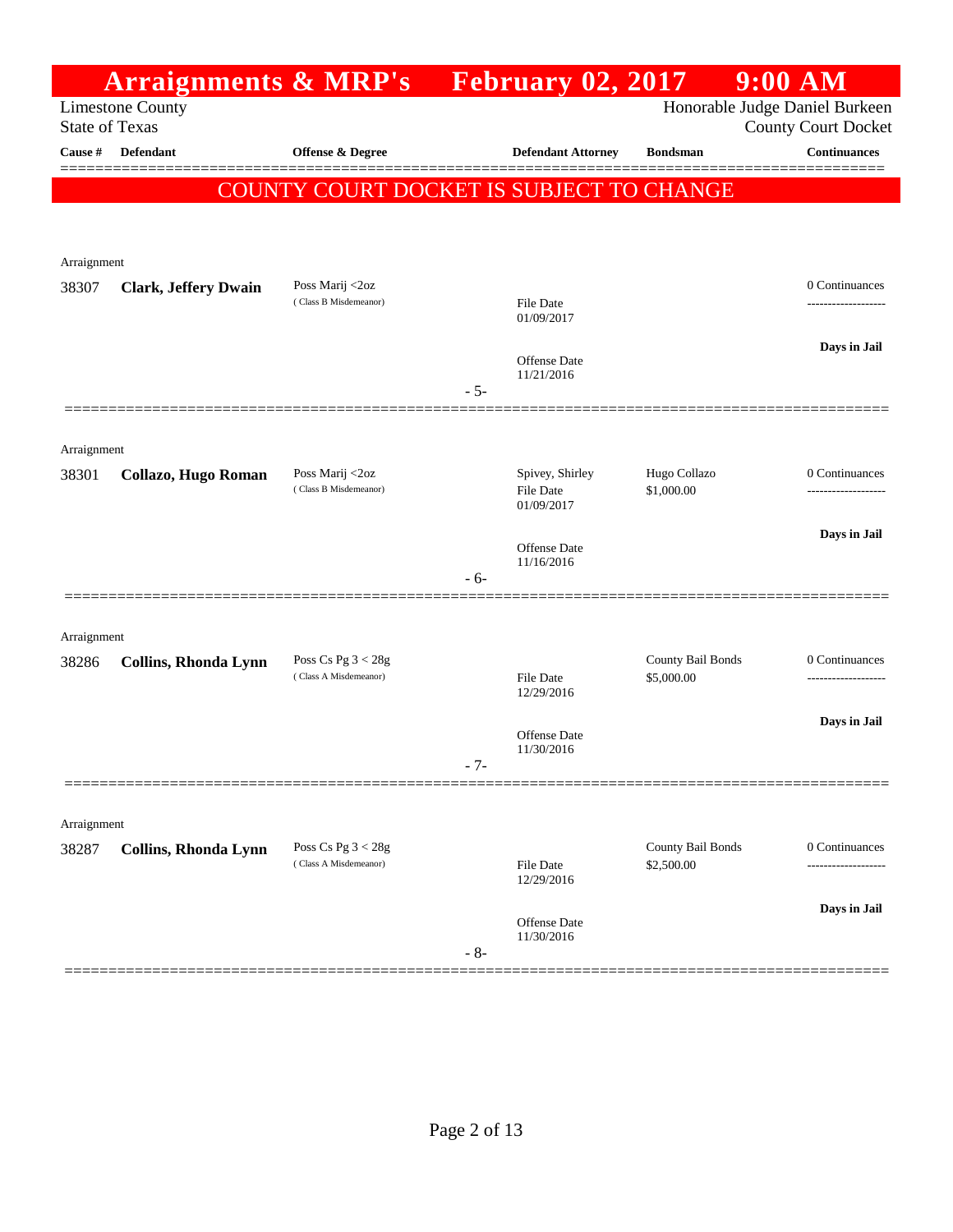| Honorable Judge Daniel Burkeen<br><b>Limestone County</b><br><b>State of Texas</b><br><b>County Court Docket</b><br>Continuances<br><b>Cause #</b><br>Defendant<br><b>Offense &amp; Degree</b><br><b>Defendant Attorney</b><br><b>Bondsman</b><br>COUNTY COURT DOCKET IS SUBJECT TO CHANGE<br>Arraignment<br>Personal Bond<br>Driving W/Lic Inv W/Prev<br>38294<br>Contreras, Julio Cesar<br>Conv/Susp/W/O Fin Res<br>(Class B Misdemeanor)<br><b>File Date</b><br>\$1,000.00<br>01/06/2017<br><b>Offense</b> Date<br>11/17/2016<br>$-9-$<br>Arraignment<br>County Bail Bonds<br>0 Continuances<br>Poss Marij <2oz<br>38296<br>Dunn, Colbie Brook<br>(Class B Misdemeanor)<br><b>File Date</b><br>\$2,000.00<br>01/06/2017<br><b>Offense Date</b><br>11/17/2016<br>$-10-$<br>Arraignment<br><b>AA-Best Bail Bonds</b><br>Theft Prop>=\$20<\$500 By Check<br>33159<br>Easterwood,<br><b>Karenetha</b><br>(Class B Misdemeanor)<br>File Date<br>\$1,000.00<br>08/25/2008<br><b>Offense Date</b><br>04/13/2008<br>$-11-$<br>Arraignment<br>Poss Marij <2oz<br>Freebird Bail Bonds<br>38245<br>Ford, Norminel<br>(Class B Misdemeanor)<br>\$2,000.00<br><b>File Date</b><br>11/17/2016<br>Offense Date<br>10/22/2016 | <b>Arraignments &amp; MRP's</b> |  | February 02, 2017 | $9:00$ AM          |
|------------------------------------------------------------------------------------------------------------------------------------------------------------------------------------------------------------------------------------------------------------------------------------------------------------------------------------------------------------------------------------------------------------------------------------------------------------------------------------------------------------------------------------------------------------------------------------------------------------------------------------------------------------------------------------------------------------------------------------------------------------------------------------------------------------------------------------------------------------------------------------------------------------------------------------------------------------------------------------------------------------------------------------------------------------------------------------------------------------------------------------------------------------------------------------------------------------------|---------------------------------|--|-------------------|--------------------|
|                                                                                                                                                                                                                                                                                                                                                                                                                                                                                                                                                                                                                                                                                                                                                                                                                                                                                                                                                                                                                                                                                                                                                                                                                  |                                 |  |                   |                    |
|                                                                                                                                                                                                                                                                                                                                                                                                                                                                                                                                                                                                                                                                                                                                                                                                                                                                                                                                                                                                                                                                                                                                                                                                                  |                                 |  |                   |                    |
|                                                                                                                                                                                                                                                                                                                                                                                                                                                                                                                                                                                                                                                                                                                                                                                                                                                                                                                                                                                                                                                                                                                                                                                                                  |                                 |  |                   |                    |
|                                                                                                                                                                                                                                                                                                                                                                                                                                                                                                                                                                                                                                                                                                                                                                                                                                                                                                                                                                                                                                                                                                                                                                                                                  |                                 |  |                   |                    |
|                                                                                                                                                                                                                                                                                                                                                                                                                                                                                                                                                                                                                                                                                                                                                                                                                                                                                                                                                                                                                                                                                                                                                                                                                  |                                 |  |                   |                    |
|                                                                                                                                                                                                                                                                                                                                                                                                                                                                                                                                                                                                                                                                                                                                                                                                                                                                                                                                                                                                                                                                                                                                                                                                                  |                                 |  |                   |                    |
|                                                                                                                                                                                                                                                                                                                                                                                                                                                                                                                                                                                                                                                                                                                                                                                                                                                                                                                                                                                                                                                                                                                                                                                                                  |                                 |  |                   | 0 Continuances     |
|                                                                                                                                                                                                                                                                                                                                                                                                                                                                                                                                                                                                                                                                                                                                                                                                                                                                                                                                                                                                                                                                                                                                                                                                                  |                                 |  |                   |                    |
|                                                                                                                                                                                                                                                                                                                                                                                                                                                                                                                                                                                                                                                                                                                                                                                                                                                                                                                                                                                                                                                                                                                                                                                                                  |                                 |  |                   |                    |
|                                                                                                                                                                                                                                                                                                                                                                                                                                                                                                                                                                                                                                                                                                                                                                                                                                                                                                                                                                                                                                                                                                                                                                                                                  |                                 |  |                   | Days in Jail       |
|                                                                                                                                                                                                                                                                                                                                                                                                                                                                                                                                                                                                                                                                                                                                                                                                                                                                                                                                                                                                                                                                                                                                                                                                                  |                                 |  |                   |                    |
|                                                                                                                                                                                                                                                                                                                                                                                                                                                                                                                                                                                                                                                                                                                                                                                                                                                                                                                                                                                                                                                                                                                                                                                                                  |                                 |  |                   |                    |
|                                                                                                                                                                                                                                                                                                                                                                                                                                                                                                                                                                                                                                                                                                                                                                                                                                                                                                                                                                                                                                                                                                                                                                                                                  |                                 |  |                   |                    |
|                                                                                                                                                                                                                                                                                                                                                                                                                                                                                                                                                                                                                                                                                                                                                                                                                                                                                                                                                                                                                                                                                                                                                                                                                  |                                 |  |                   |                    |
|                                                                                                                                                                                                                                                                                                                                                                                                                                                                                                                                                                                                                                                                                                                                                                                                                                                                                                                                                                                                                                                                                                                                                                                                                  |                                 |  |                   |                    |
|                                                                                                                                                                                                                                                                                                                                                                                                                                                                                                                                                                                                                                                                                                                                                                                                                                                                                                                                                                                                                                                                                                                                                                                                                  |                                 |  |                   |                    |
|                                                                                                                                                                                                                                                                                                                                                                                                                                                                                                                                                                                                                                                                                                                                                                                                                                                                                                                                                                                                                                                                                                                                                                                                                  |                                 |  |                   | Days in Jail       |
|                                                                                                                                                                                                                                                                                                                                                                                                                                                                                                                                                                                                                                                                                                                                                                                                                                                                                                                                                                                                                                                                                                                                                                                                                  |                                 |  |                   |                    |
|                                                                                                                                                                                                                                                                                                                                                                                                                                                                                                                                                                                                                                                                                                                                                                                                                                                                                                                                                                                                                                                                                                                                                                                                                  |                                 |  |                   |                    |
|                                                                                                                                                                                                                                                                                                                                                                                                                                                                                                                                                                                                                                                                                                                                                                                                                                                                                                                                                                                                                                                                                                                                                                                                                  |                                 |  |                   |                    |
|                                                                                                                                                                                                                                                                                                                                                                                                                                                                                                                                                                                                                                                                                                                                                                                                                                                                                                                                                                                                                                                                                                                                                                                                                  |                                 |  |                   | 0 Continuances     |
|                                                                                                                                                                                                                                                                                                                                                                                                                                                                                                                                                                                                                                                                                                                                                                                                                                                                                                                                                                                                                                                                                                                                                                                                                  |                                 |  |                   |                    |
|                                                                                                                                                                                                                                                                                                                                                                                                                                                                                                                                                                                                                                                                                                                                                                                                                                                                                                                                                                                                                                                                                                                                                                                                                  |                                 |  |                   |                    |
|                                                                                                                                                                                                                                                                                                                                                                                                                                                                                                                                                                                                                                                                                                                                                                                                                                                                                                                                                                                                                                                                                                                                                                                                                  |                                 |  |                   | Days in Jail       |
|                                                                                                                                                                                                                                                                                                                                                                                                                                                                                                                                                                                                                                                                                                                                                                                                                                                                                                                                                                                                                                                                                                                                                                                                                  |                                 |  |                   |                    |
|                                                                                                                                                                                                                                                                                                                                                                                                                                                                                                                                                                                                                                                                                                                                                                                                                                                                                                                                                                                                                                                                                                                                                                                                                  |                                 |  |                   |                    |
|                                                                                                                                                                                                                                                                                                                                                                                                                                                                                                                                                                                                                                                                                                                                                                                                                                                                                                                                                                                                                                                                                                                                                                                                                  |                                 |  |                   |                    |
|                                                                                                                                                                                                                                                                                                                                                                                                                                                                                                                                                                                                                                                                                                                                                                                                                                                                                                                                                                                                                                                                                                                                                                                                                  |                                 |  |                   |                    |
|                                                                                                                                                                                                                                                                                                                                                                                                                                                                                                                                                                                                                                                                                                                                                                                                                                                                                                                                                                                                                                                                                                                                                                                                                  |                                 |  |                   | 1 Continuances<br> |
|                                                                                                                                                                                                                                                                                                                                                                                                                                                                                                                                                                                                                                                                                                                                                                                                                                                                                                                                                                                                                                                                                                                                                                                                                  |                                 |  |                   |                    |
|                                                                                                                                                                                                                                                                                                                                                                                                                                                                                                                                                                                                                                                                                                                                                                                                                                                                                                                                                                                                                                                                                                                                                                                                                  |                                 |  |                   | Days in Jail       |
| $-12-$                                                                                                                                                                                                                                                                                                                                                                                                                                                                                                                                                                                                                                                                                                                                                                                                                                                                                                                                                                                                                                                                                                                                                                                                           |                                 |  |                   |                    |
|                                                                                                                                                                                                                                                                                                                                                                                                                                                                                                                                                                                                                                                                                                                                                                                                                                                                                                                                                                                                                                                                                                                                                                                                                  |                                 |  |                   |                    |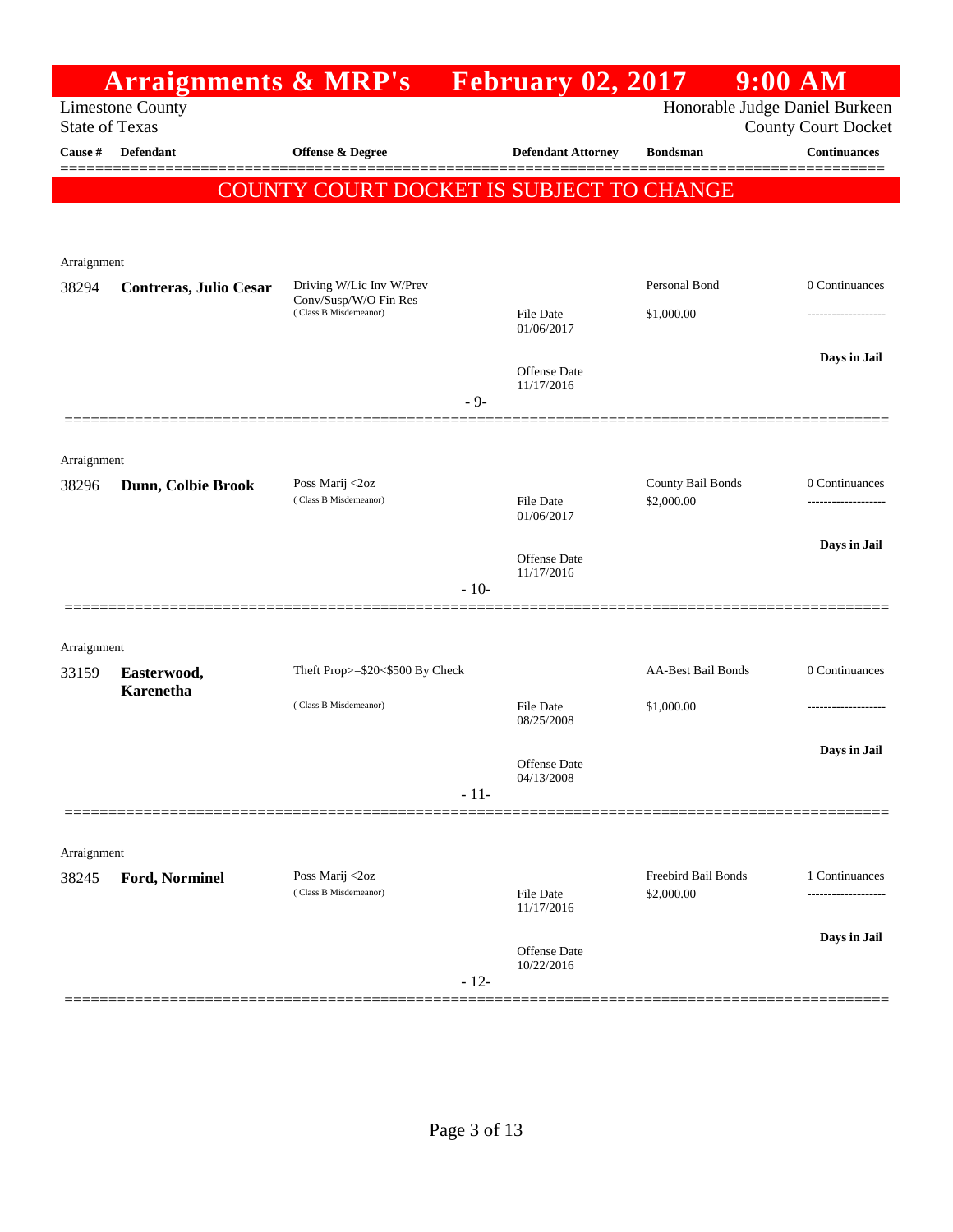|                       | <b>Arraignments &amp; MRP's</b>                                                 |                                                                          | <b>February 02, 2017</b>       |                                   | $9:00$ AM                                  |
|-----------------------|---------------------------------------------------------------------------------|--------------------------------------------------------------------------|--------------------------------|-----------------------------------|--------------------------------------------|
|                       | <b>Limestone County</b><br><b>State of Texas</b>                                |                                                                          |                                | Honorable Judge Daniel Burkeen    |                                            |
| Cause #               | <b>Defendant</b>                                                                | Offense & Degree                                                         | <b>Defendant Attorney</b>      | <b>Bondsman</b>                   | <b>County Court Docket</b><br>Continuances |
|                       |                                                                                 |                                                                          |                                |                                   |                                            |
|                       |                                                                                 | COUNTY COURT DOCKET IS SUBJECT TO CHANGE                                 |                                |                                   |                                            |
|                       |                                                                                 |                                                                          |                                |                                   |                                            |
| Arraignment           |                                                                                 |                                                                          |                                |                                   |                                            |
| 38246                 | Ford, Norminel                                                                  | Unl Carrying Weapon<br>(Class A Misdemeanor)                             | File Date<br>11/17/2016        | Freebird Bail Bonds<br>\$5,000.00 | 1 Continuances                             |
|                       |                                                                                 |                                                                          | Offense Date                   |                                   | Days in Jail                               |
|                       |                                                                                 | $-13-$                                                                   | 10/22/2016                     |                                   |                                            |
|                       |                                                                                 |                                                                          |                                |                                   |                                            |
|                       | Hearing On Motion To Revoke Probation                                           | Criminal Mischief $\ge$ =\$100<\$750;                                    | Reed, Benjie                   | Reed, Benjie                      | 3 Continuances                             |
| 37699                 | <b>Forge, Davion Deluv</b>                                                      | Motion To Revoke Probation<br>(Class B Misdemeanor; Class B Misdemeanor) | <b>File Date</b>               | \$5,000.00                        | ----------------                           |
|                       |                                                                                 |                                                                          | 10/28/2015                     |                                   |                                            |
|                       |                                                                                 |                                                                          | Offense Date                   |                                   | Days in Jail                               |
|                       |                                                                                 |                                                                          | 09/29/2015;<br>11/11/2016      |                                   |                                            |
|                       |                                                                                 | $-14-$                                                                   |                                |                                   |                                            |
| <b>Status Hearing</b> |                                                                                 |                                                                          |                                |                                   |                                            |
| 38270                 | <b>Forge, Davion Deluv</b>                                                      | Resist Arrest Search Or Transport                                        |                                | County Bail Bonds                 | 1 Continuances                             |
|                       |                                                                                 | (Class A Misdemeanor)                                                    | <b>File Date</b><br>12/02/2016 | \$5,000.00                        |                                            |
|                       |                                                                                 |                                                                          | <b>Offense</b> Date            |                                   | Days in Jail                               |
|                       |                                                                                 | $-15-$                                                                   | 10/07/2016                     |                                   |                                            |
|                       |                                                                                 |                                                                          |                                |                                   |                                            |
| <b>Status Hearing</b> |                                                                                 |                                                                          |                                |                                   |                                            |
| 38271                 | <b>Forge, Davion Deluv</b><br>Driving W/Lic Inv W/Prev<br>Conv/Susp/W/O Fin Res |                                                                          |                                | County Bail Bonds                 | 1 Continuances                             |
|                       |                                                                                 | (Class B Misdemeanor)                                                    | File Date<br>12/02/2016        | \$1,500.00                        |                                            |
|                       |                                                                                 |                                                                          |                                |                                   | Days in Jail                               |
|                       |                                                                                 |                                                                          | Offense Date<br>10/07/2016     |                                   |                                            |
|                       |                                                                                 | $-16-$                                                                   |                                |                                   |                                            |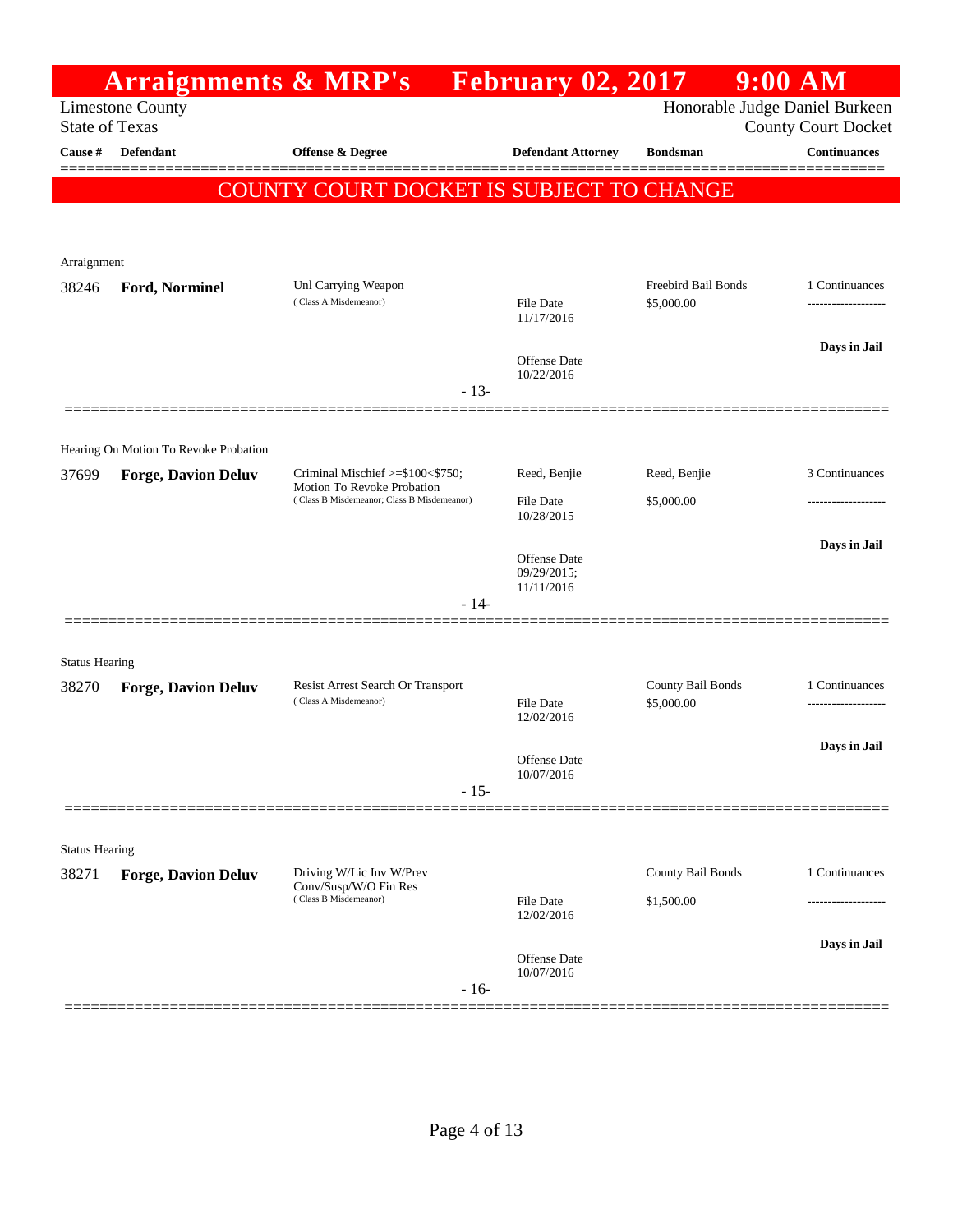|                      | <b>Arraignments &amp; MRP's</b>                  |                                          |        | <b>February 02, 2017</b>          |                                 | $9:00$ AM                                                    |
|----------------------|--------------------------------------------------|------------------------------------------|--------|-----------------------------------|---------------------------------|--------------------------------------------------------------|
|                      | <b>Limestone County</b><br><b>State of Texas</b> |                                          |        |                                   |                                 | Honorable Judge Daniel Burkeen<br><b>County Court Docket</b> |
| Cause #              | Defendant                                        | Offense & Degree                         |        | <b>Defendant Attorney</b>         | <b>Bondsman</b>                 | <b>Continuances</b>                                          |
|                      |                                                  | COUNTY COURT DOCKET IS SUBJECT TO CHANGE |        |                                   |                                 |                                                              |
|                      |                                                  |                                          |        |                                   |                                 |                                                              |
| Arraignment          |                                                  |                                          |        |                                   |                                 |                                                              |
| 38309                | Garcia, Bazzlio                                  | Poss Marij <2oz                          |        |                                   | County Bail Bonds               | 0 Continuances                                               |
|                      |                                                  | (Class B Misdemeanor)                    |        | File Date<br>01/09/2017           | \$2,000.00                      |                                                              |
|                      |                                                  |                                          |        | <b>Offense Date</b>               |                                 | Days in Jail                                                 |
|                      |                                                  |                                          | $-17-$ | 10/28/2016                        |                                 |                                                              |
|                      |                                                  |                                          |        |                                   |                                 |                                                              |
| Arraignment          |                                                  |                                          |        |                                   |                                 |                                                              |
| 38310                | Garcia, Daniel                                   | Poss Marij <2oz<br>(Class B Misdemeanor) |        | <b>File Date</b>                  | County Bail Bonds<br>\$2,000.00 | 0 Continuances<br>-------------------                        |
|                      |                                                  |                                          |        | 01/09/2017                        |                                 |                                                              |
|                      |                                                  |                                          |        | <b>Offense Date</b><br>10/28/2016 |                                 | Days in Jail                                                 |
|                      |                                                  |                                          | $-18-$ |                                   |                                 |                                                              |
|                      |                                                  |                                          |        |                                   |                                 |                                                              |
| Arraignment<br>38329 | <b>Gray, Chandra Renee</b>                       | Theft Prop >=\$100<\$750                 |        |                                   | Freebird Bail Bonds             | 0 Continuances                                               |
|                      |                                                  | (Class B Misdemeanor)                    |        | <b>File Date</b><br>01/17/2017    | \$1,000.00                      | -------------------                                          |
|                      |                                                  |                                          |        |                                   |                                 | Days in Jail                                                 |
|                      |                                                  |                                          |        | Offense Date<br>12/23/2016        |                                 |                                                              |
|                      |                                                  |                                          | - 19-  |                                   |                                 |                                                              |
| Arraignment          |                                                  |                                          |        |                                   |                                 |                                                              |
| 38322                | Green, Trayvonn                                  | Purchase Furnish Alcohol To A Minor      |        | Reed, Benjie                      | Reed, Benjie                    | 0 Continuances                                               |
|                      | <b>Dewayne</b>                                   | (Class A Misdemeanor)                    |        | File Date<br>01/17/2017           | \$3,000.00                      |                                                              |
|                      |                                                  |                                          |        |                                   |                                 | Days in Jail                                                 |
|                      |                                                  |                                          |        | <b>Offense Date</b><br>05/01/2016 |                                 |                                                              |
|                      |                                                  |                                          | $-20-$ |                                   |                                 |                                                              |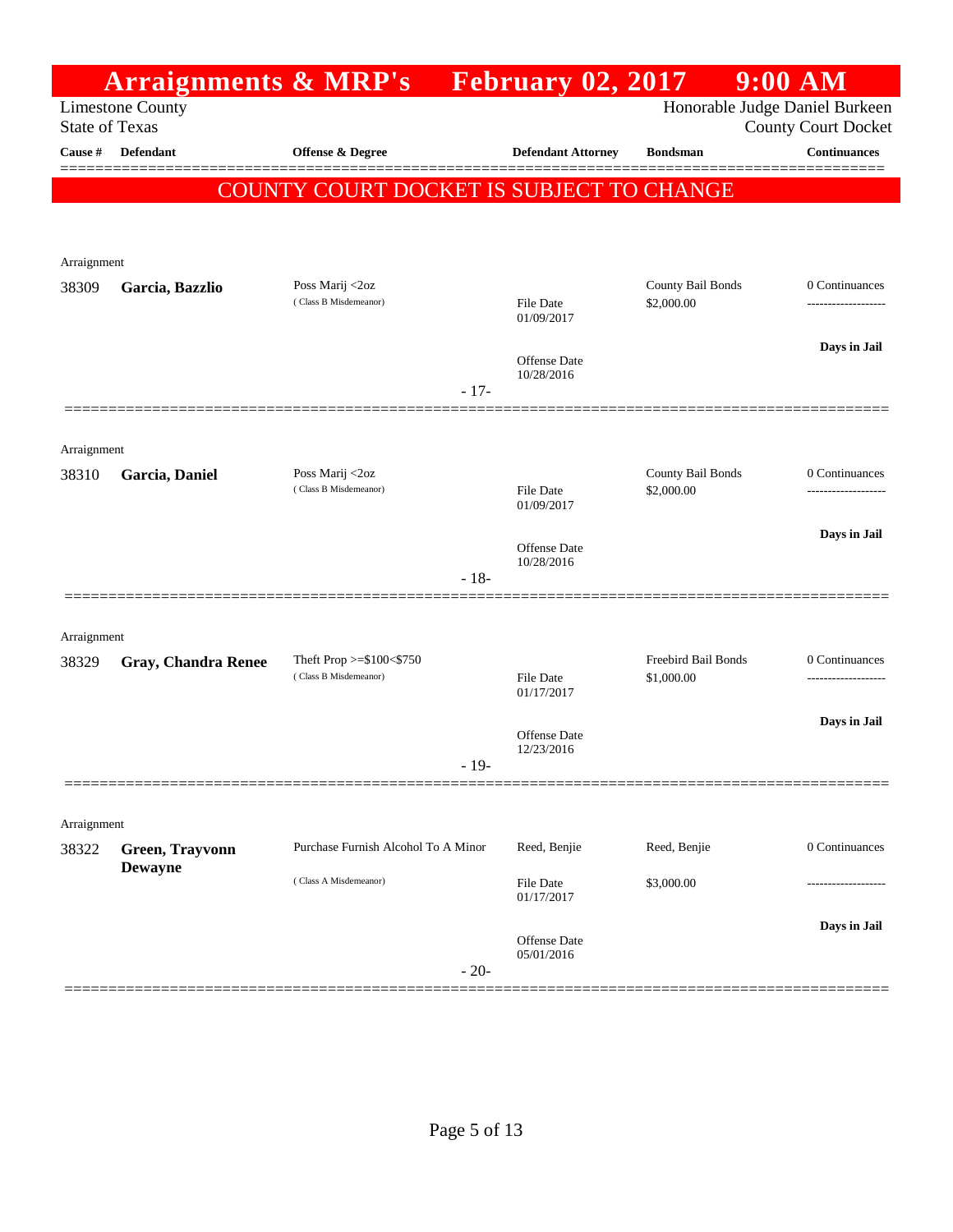|                      |                                                  | <b>Arraignments &amp; MRP's</b> February 02, 2017 |        |                                   |                 | 9:00 AM                                                      |
|----------------------|--------------------------------------------------|---------------------------------------------------|--------|-----------------------------------|-----------------|--------------------------------------------------------------|
|                      | <b>Limestone County</b><br><b>State of Texas</b> |                                                   |        |                                   |                 | Honorable Judge Daniel Burkeen<br><b>County Court Docket</b> |
| Cause #              | <b>Defendant</b>                                 | <b>Offense &amp; Degree</b>                       |        | <b>Defendant Attorney</b>         | <b>Bondsman</b> | <b>Continuances</b>                                          |
|                      |                                                  |                                                   |        |                                   |                 |                                                              |
|                      |                                                  | COUNTY COURT DOCKET IS SUBJECT TO CHANGE          |        |                                   |                 |                                                              |
|                      |                                                  |                                                   |        |                                   |                 |                                                              |
| Arraignment<br>38323 | Green, Trayvonn                                  | Purchase Furnish Alcohol To A Minor               |        | Reed, Benjie                      | Reed, Benjie    | 0 Continuances                                               |
|                      | <b>Dewayne</b>                                   | (Class A Misdemeanor)                             |        | File Date<br>01/17/2017           | \$3,000.00      |                                                              |
|                      |                                                  |                                                   |        | <b>Offense Date</b>               |                 | Days in Jail                                                 |
|                      |                                                  |                                                   | $-21-$ | 05/01/2016                        |                 |                                                              |
| Arraignment          |                                                  |                                                   |        |                                   |                 |                                                              |
| 38324                | Green, Trayvonn<br><b>Dewayne</b>                | Purchase Furnish Alcohol To A Minor               |        | Reed, Benjie                      | Reed, Benjie    | 0 Continuances                                               |
|                      |                                                  | (Class A Misdemeanor)                             |        | <b>File Date</b><br>01/17/2017    | \$3,000.00      |                                                              |
|                      |                                                  |                                                   |        | <b>Offense Date</b><br>05/01/2016 |                 | Days in Jail                                                 |
|                      |                                                  |                                                   | $-22-$ |                                   |                 |                                                              |
| Arraignment          |                                                  |                                                   |        |                                   |                 |                                                              |
| 38325                | Green, Trayvonn<br><b>Dewayne</b>                | Purchase Furnish Alcohol To A Minor               |        | Reed, Benjie                      | Reed, Benjie    | 0 Continuances                                               |
|                      |                                                  | (Class A Misdemeanor)                             |        | <b>File Date</b><br>01/17/2017    | \$3,000.00      | -------------------                                          |
|                      |                                                  |                                                   |        | <b>Offense Date</b><br>05/01/2016 |                 | Days in Jail                                                 |
|                      |                                                  |                                                   | $-23-$ |                                   |                 |                                                              |
| Arraignment          |                                                  |                                                   |        |                                   |                 |                                                              |
| 38326                | Green, Trayvonn<br><b>Dewayne</b>                | Fail To Identify Giving False/Ficitious<br>Info   |        | Reed, Benjie                      | Reed, Benjie    | 0 Continuances                                               |
|                      |                                                  | (Class B Misdemeanor)                             |        | <b>File Date</b><br>01/17/2017    | \$2,000.00      |                                                              |
|                      |                                                  |                                                   |        | <b>Offense Date</b><br>05/01/2016 |                 | Days in Jail                                                 |
|                      |                                                  |                                                   | $-24-$ |                                   |                 |                                                              |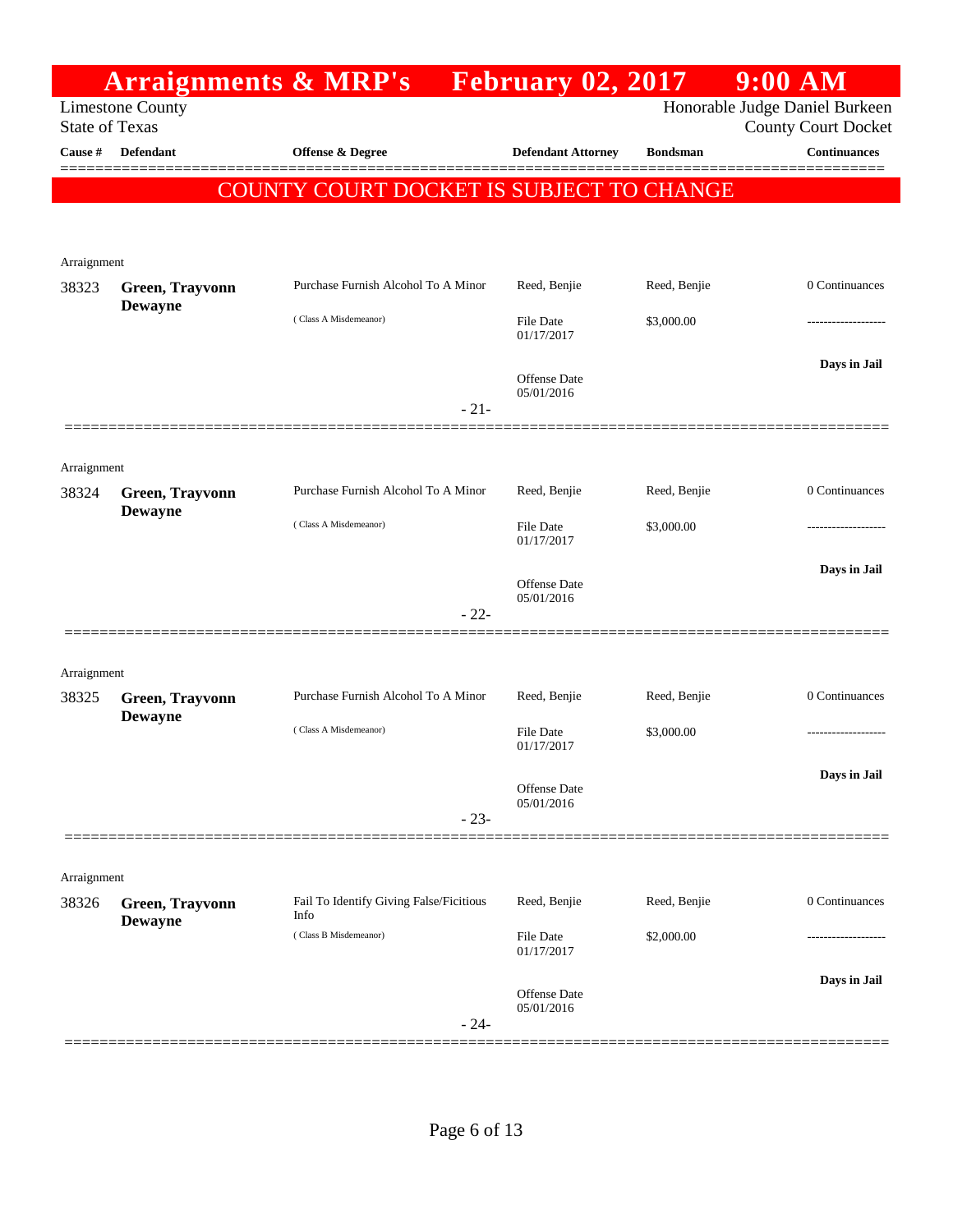|             |                                                  | <b>Arraignments &amp; MRP's</b> February 02, 2017 |        |                           |                   | $9:00$ AM                                         |
|-------------|--------------------------------------------------|---------------------------------------------------|--------|---------------------------|-------------------|---------------------------------------------------|
|             | <b>Limestone County</b><br><b>State of Texas</b> |                                                   |        |                           |                   | Honorable Judge Daniel Burkeen                    |
| Cause #     | <b>Defendant</b>                                 | <b>Offense &amp; Degree</b>                       |        | <b>Defendant Attorney</b> | <b>Bondsman</b>   | <b>County Court Docket</b><br><b>Continuances</b> |
|             |                                                  |                                                   |        |                           |                   |                                                   |
|             |                                                  | COUNTY COURT DOCKET IS SUBJECT TO CHANGE          |        |                           |                   |                                                   |
|             |                                                  |                                                   |        |                           |                   |                                                   |
| Arraignment |                                                  |                                                   |        |                           |                   |                                                   |
| 38297       | Hardin, Stephanie                                | Unl Carrying Weapon                               |        |                           |                   | 0 Continuances                                    |
|             | <b>Tapley</b>                                    | (Class A Misdemeanor)                             |        | <b>File Date</b>          |                   |                                                   |
|             |                                                  |                                                   |        | 01/06/2017                |                   |                                                   |
|             |                                                  |                                                   |        | Offense Date              |                   | Days in Jail                                      |
|             |                                                  |                                                   | $-25-$ | 05/29/2016                |                   |                                                   |
|             |                                                  |                                                   |        |                           |                   |                                                   |
| Arraignment |                                                  |                                                   |        |                           |                   |                                                   |
| 38311       | Harrell, Laura                                   | Poss Marij <2oz                                   |        |                           | County Bail Bonds | 0 Continuances                                    |
|             | <b>Elizabeth</b>                                 | (Class B Misdemeanor)                             |        | <b>File Date</b>          | \$5,000.00        |                                                   |
|             |                                                  |                                                   |        | 01/09/2017                |                   |                                                   |
|             |                                                  |                                                   |        | <b>Offense Date</b>       |                   | Days in Jail                                      |
|             |                                                  |                                                   | $-26-$ | 11/30/2016                |                   |                                                   |
|             |                                                  |                                                   |        |                           |                   |                                                   |
| Arraignment |                                                  |                                                   |        |                           |                   |                                                   |
| 38299       | <b>Henderson, Dontre</b>                         | Evading Arrest Or Detention                       |        | Reed, Justin              | Reed, Justin      | 0 Continuances                                    |
|             | <b>Markee</b>                                    | (Class B Misdemeanor)                             |        | File Date                 | \$3,000.00        | -----------------                                 |
|             |                                                  |                                                   |        | 01/06/2017                |                   |                                                   |
|             |                                                  |                                                   |        | Offense Date              |                   | Days in Jail                                      |
|             |                                                  |                                                   | $-27-$ | 12/03/2016                |                   |                                                   |
|             |                                                  |                                                   |        |                           |                   |                                                   |
| Arraignment |                                                  |                                                   |        |                           |                   |                                                   |
| 38298       | Henderson, Kendell                               | Poss Marij <2oz                                   |        |                           | County Bail Bonds | 0 Continuances                                    |
|             | <b>Dorell</b>                                    | (Class B Misdemeanor)                             |        | <b>File Date</b>          | \$2,000.00        | .                                                 |
|             |                                                  |                                                   |        | 01/06/2017                |                   |                                                   |
|             |                                                  |                                                   |        | Offense Date              |                   | Days in Jail                                      |
|             |                                                  |                                                   | $-28-$ | 12/15/2016                |                   |                                                   |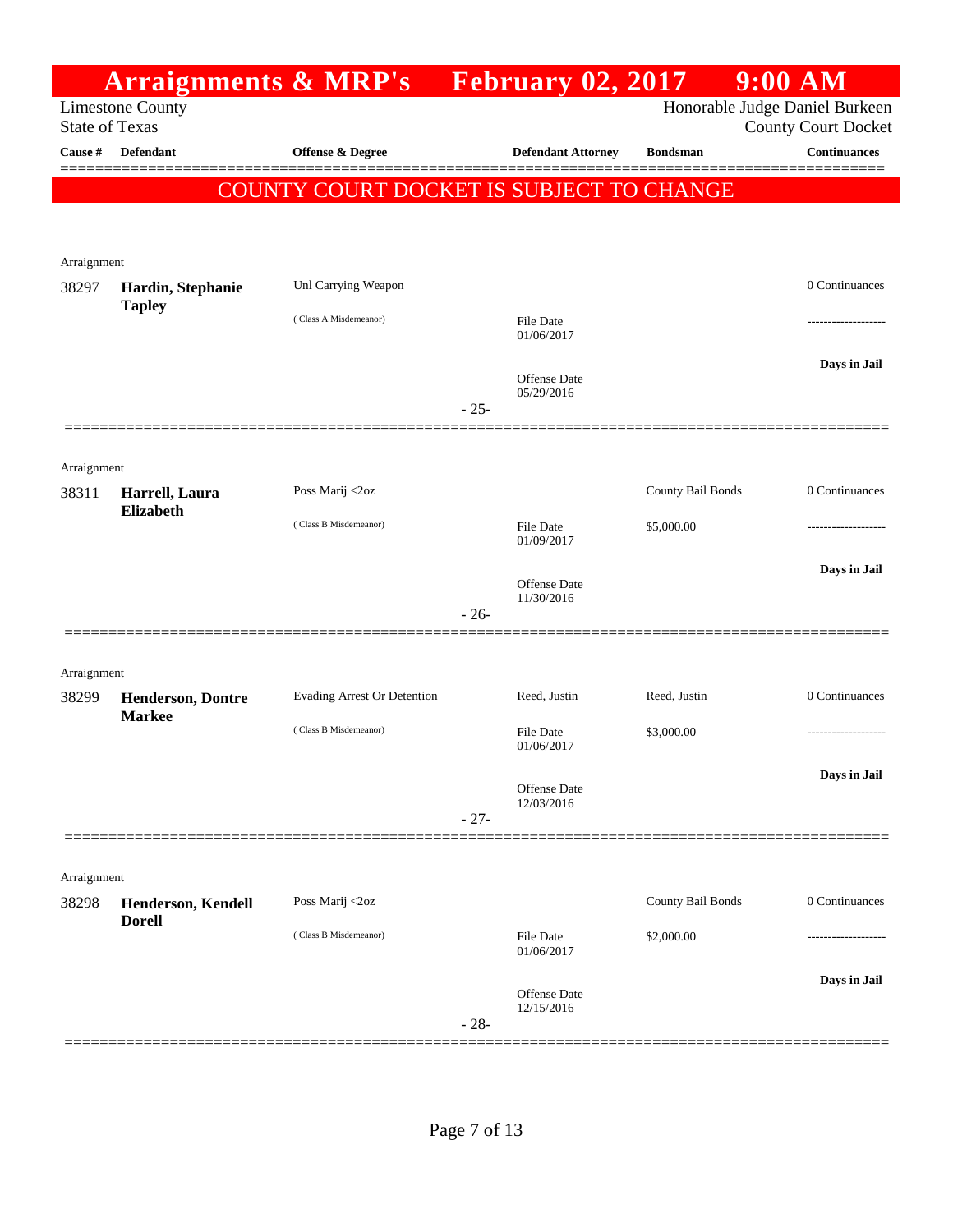|                       |                                          | <b>Arraignments &amp; MRP's</b> February 02, 2017 |        |                                |                   | $9:00$ AM                                         |
|-----------------------|------------------------------------------|---------------------------------------------------|--------|--------------------------------|-------------------|---------------------------------------------------|
| <b>State of Texas</b> | <b>Limestone County</b>                  |                                                   |        |                                |                   | Honorable Judge Daniel Burkeen                    |
| <b>Cause</b> #        | Defendant                                | Offense & Degree                                  |        | <b>Defendant Attorney</b>      | <b>Bondsman</b>   | <b>County Court Docket</b><br><b>Continuances</b> |
|                       |                                          |                                                   |        |                                |                   |                                                   |
|                       |                                          | COUNTY COURT DOCKET IS SUBJECT TO CHANGE          |        |                                |                   |                                                   |
|                       |                                          |                                                   |        |                                |                   |                                                   |
| Arraignment           |                                          |                                                   |        |                                |                   |                                                   |
| 38331                 | <b>Henderson</b> , Steven<br><b>Troy</b> | Criminal Trespass                                 |        |                                | Personal Bond     | 0 Continuances                                    |
|                       |                                          | (Class B Misdemeanor)                             |        | File Date<br>01/17/2017        | \$1,000.00        |                                                   |
|                       |                                          |                                                   |        | Offense Date                   |                   | Days in Jail                                      |
|                       |                                          |                                                   | $-29-$ | 12/22/2016                     |                   |                                                   |
|                       |                                          |                                                   |        |                                |                   |                                                   |
| Arraignment           |                                          |                                                   |        |                                |                   |                                                   |
| 38308                 | Jackson, Dontrevian                      | Fail To Identify Giving False/Ficitious           |        |                                |                   | 0 Continuances                                    |
|                       |                                          | Info<br>(Class B Misdemeanor)                     |        | <b>File Date</b>               |                   |                                                   |
|                       |                                          |                                                   |        | 01/09/2017                     |                   |                                                   |
|                       |                                          |                                                   |        | Offense Date                   |                   | Days in Jail                                      |
|                       |                                          |                                                   | $-30-$ | 11/21/2016                     |                   |                                                   |
|                       |                                          |                                                   |        |                                |                   |                                                   |
| Arraignment           |                                          |                                                   |        |                                |                   |                                                   |
| 38292                 | Lide, Ricky Ross, Jr.                    | Poss Marij <2oz<br>(Class B Misdemeanor)          |        |                                | County Bail Bonds | 0 Continuances                                    |
|                       |                                          |                                                   |        | <b>File Date</b><br>01/06/2017 | \$1,000.00        | ---------------                                   |
|                       |                                          |                                                   |        | Offense Date                   |                   | Days in Jail                                      |
|                       |                                          |                                                   | $-31-$ | 10/24/2016                     |                   |                                                   |
|                       |                                          |                                                   |        |                                |                   |                                                   |
| Arraignment           |                                          |                                                   |        |                                |                   |                                                   |
| 38293                 | Lide, Ricky Ross, Jr.                    | Driving W/Lic Inv W/Prev                          |        |                                | County Bail Bonds | 0 Continuances                                    |
|                       |                                          | Conv/Susp/W/O Fin Res<br>(Class B Misdemeanor)    |        | <b>File Date</b><br>01/06/2017 | \$1,000.00        |                                                   |
|                       |                                          |                                                   |        |                                |                   | Days in Jail                                      |
|                       |                                          |                                                   |        | Offense Date<br>10/24/2016     |                   |                                                   |
|                       |                                          |                                                   | $-32-$ |                                |                   |                                                   |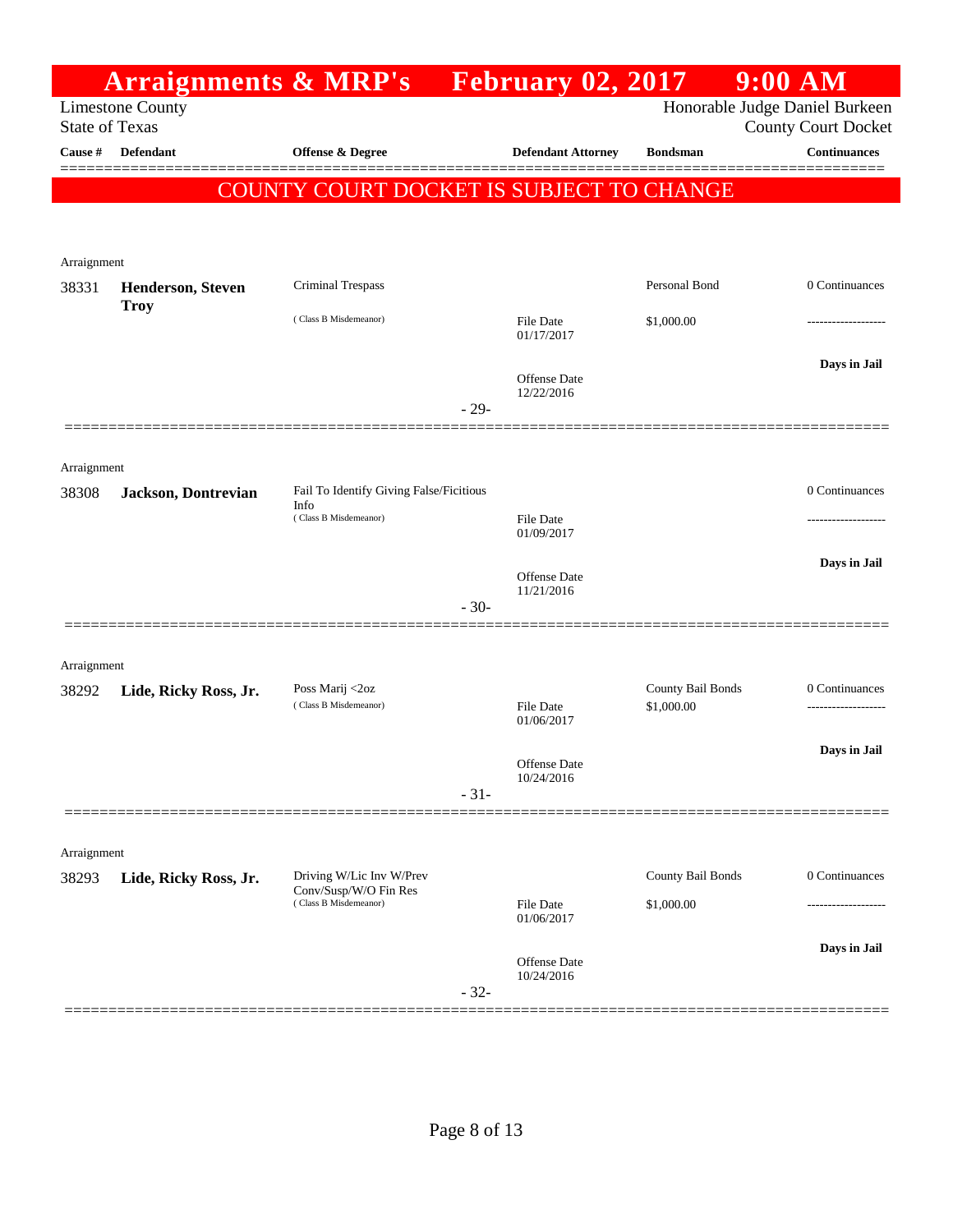|                                  | <b>Arraignments &amp; MRP's</b>           |                                                         | <b>February 02, 2017</b>          |                   | $9:00$ AM                                         |
|----------------------------------|-------------------------------------------|---------------------------------------------------------|-----------------------------------|-------------------|---------------------------------------------------|
|                                  | <b>Limestone County</b>                   |                                                         |                                   |                   | Honorable Judge Daniel Burkeen                    |
| <b>State of Texas</b><br>Cause # | <b>Defendant</b>                          | Offense & Degree                                        | <b>Defendant Attorney</b>         | <b>Bondsman</b>   | <b>County Court Docket</b><br><b>Continuances</b> |
|                                  |                                           |                                                         |                                   |                   |                                                   |
|                                  |                                           | COUNTY COURT DOCKET IS SUBJECT TO CHANGE                |                                   |                   |                                                   |
|                                  |                                           |                                                         |                                   |                   |                                                   |
|                                  | Hearing On Motion To Revoke Probation     |                                                         |                                   |                   |                                                   |
| 36758                            | <b>Mack, Alton Maurice,</b><br>Jr.        | Criminal Mischief >=\$50<\$500; Motion<br>To Adjudicate |                                   | County Bail Bonds | 6 Continuances                                    |
|                                  |                                           | (Class B Misdemeanor; Class B Misdemeanor)              | <b>File Date</b><br>01/06/2014    | \$4,000.00        |                                                   |
|                                  |                                           |                                                         |                                   |                   | Days in Jail                                      |
|                                  |                                           |                                                         | Offense Date<br>12/09/2013;       |                   |                                                   |
|                                  |                                           | $-33-$                                                  | 05/27/2016                        |                   |                                                   |
|                                  |                                           |                                                         |                                   |                   |                                                   |
| Arraignment                      |                                           |                                                         |                                   |                   |                                                   |
| 38312                            | <b>McKeand</b> , James                    | Poss Marij <2oz                                         |                                   | Personal Bond     | 0 Continuances                                    |
|                                  | Wesley                                    | (Class B Misdemeanor)                                   | <b>File Date</b>                  | \$500.00          |                                                   |
|                                  |                                           |                                                         | 01/09/2017                        |                   | Days in Jail                                      |
|                                  |                                           |                                                         | <b>Offense</b> Date<br>11/09/2016 |                   |                                                   |
|                                  |                                           | $-34-$                                                  |                                   |                   |                                                   |
|                                  |                                           |                                                         |                                   |                   |                                                   |
| Arraignment<br>38330             | Montemayor, Patricia                      | Silent Abusive Calls To 911 Service                     |                                   | Personal Bond     | 0 Continuances                                    |
|                                  |                                           | (Class B Misdemeanor)                                   | <b>File Date</b><br>01/17/2017    | \$1,000.00        |                                                   |
|                                  |                                           |                                                         |                                   |                   | Days in Jail                                      |
|                                  |                                           |                                                         | Offense Date<br>12/21/2016        |                   |                                                   |
|                                  |                                           | $-35-$                                                  |                                   |                   |                                                   |
|                                  |                                           |                                                         |                                   |                   |                                                   |
| Arraignment                      |                                           |                                                         |                                   |                   |                                                   |
| 38303                            | <b>Moreland, Brandon</b><br><b>Joseph</b> | Unl Carrying Weapon                                     |                                   | County Bail Bonds | 0 Continuances                                    |
|                                  |                                           | (Class A Misdemeanor)                                   | <b>File Date</b><br>01/09/2017    | \$3,000.00        |                                                   |
|                                  |                                           |                                                         |                                   |                   | Days in Jail                                      |
|                                  |                                           |                                                         | Offense Date<br>11/06/2016        |                   |                                                   |
|                                  |                                           | $-36-$                                                  |                                   |                   |                                                   |

==============================================================================================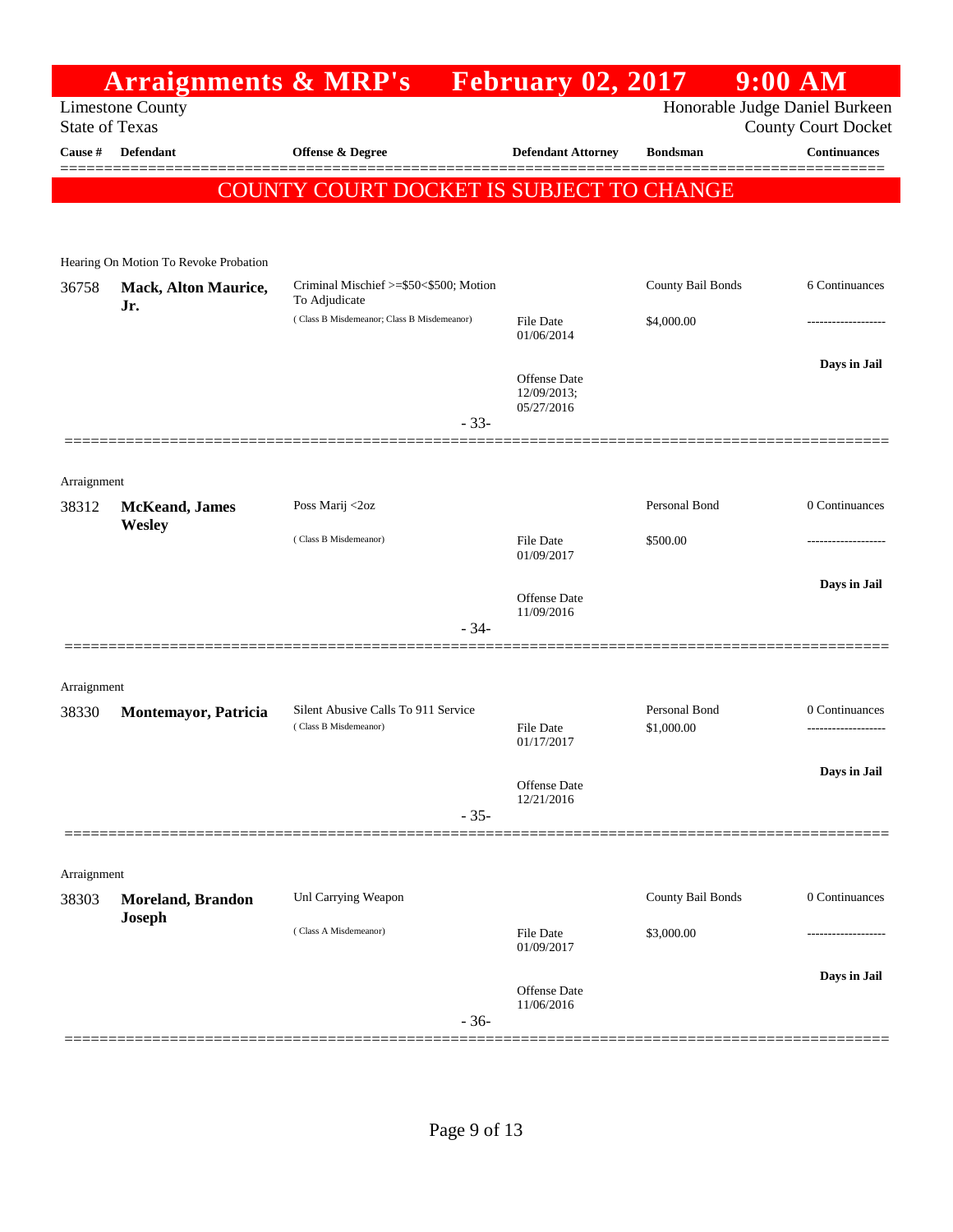|                        | <b>Arraignments &amp; MRP's</b>                  |                                          |        | <b>Expanding Figure 1.13</b>      |                     | $9:00$ AM                                                    |
|------------------------|--------------------------------------------------|------------------------------------------|--------|-----------------------------------|---------------------|--------------------------------------------------------------|
|                        | <b>Limestone County</b><br><b>State of Texas</b> |                                          |        |                                   |                     | Honorable Judge Daniel Burkeen<br><b>County Court Docket</b> |
| Cause #                | <b>Defendant</b>                                 | <b>Offense &amp; Degree</b>              |        | <b>Defendant Attorney</b>         | <b>Bondsman</b>     | Continuances                                                 |
|                        |                                                  | COUNTY COURT DOCKET IS SUBJECT TO CHANGE |        |                                   |                     |                                                              |
|                        |                                                  |                                          |        |                                   |                     |                                                              |
|                        |                                                  |                                          |        |                                   |                     |                                                              |
| Arraignment            |                                                  |                                          |        |                                   |                     |                                                              |
| 38304<br><b>Joseph</b> | <b>Moreland, Brandon</b>                         | Poss Marij <2oz                          |        |                                   | County Bail Bonds   | 0 Continuances                                               |
|                        |                                                  | (Class B Misdemeanor)                    |        | <b>File Date</b><br>01/09/2017    | \$2,000.00          |                                                              |
|                        |                                                  |                                          |        | Offense Date<br>11/06/2016        |                     | Days in Jail                                                 |
|                        |                                                  |                                          | $-37-$ |                                   |                     |                                                              |
|                        |                                                  |                                          |        |                                   |                     |                                                              |
| Arraignment<br>38334   | Noel, Carrie Elizabeth                           | Driving While Intoxicated                |        | Moore, David E.                   | Freebird Bail Bonds | 0 Continuances                                               |
|                        |                                                  | (Class B Misdemeanor)                    |        | <b>File Date</b><br>01/18/2017    | \$2,000.00          |                                                              |
|                        |                                                  |                                          |        | Offense Date                      |                     | Days in Jail                                                 |
|                        |                                                  |                                          | $-38-$ | 02/12/2016                        |                     |                                                              |
|                        |                                                  |                                          |        |                                   |                     |                                                              |
| Arraignment            |                                                  |                                          |        |                                   |                     |                                                              |
| 38248                  | Patterson, Trevor                                | Unl Carrying Weapon                      |        |                                   | Freebird Bail Bonds | 1 Continuances                                               |
|                        |                                                  | (Class A Misdemeanor)                    |        | <b>File Date</b><br>11/17/2016    | \$5,000.00          |                                                              |
|                        |                                                  |                                          |        |                                   |                     | Days in Jail                                                 |
|                        |                                                  |                                          |        | <b>Offense</b> Date<br>10/22/2016 |                     |                                                              |
|                        |                                                  |                                          | $-39-$ |                                   |                     |                                                              |
|                        |                                                  |                                          |        |                                   |                     |                                                              |
| Arraignment<br>38249   | Patterson, Trevor                                | Poss Marij <2oz                          |        |                                   | Freebird Bail Bonds | 1 Continuances                                               |
|                        |                                                  | (Class B Misdemeanor)                    |        | <b>File Date</b><br>11/17/2016    | \$2,000.00          |                                                              |
|                        |                                                  |                                          |        | Offense Date                      |                     | Days in Jail                                                 |
|                        |                                                  |                                          | $-40-$ | 10/22/2016                        |                     |                                                              |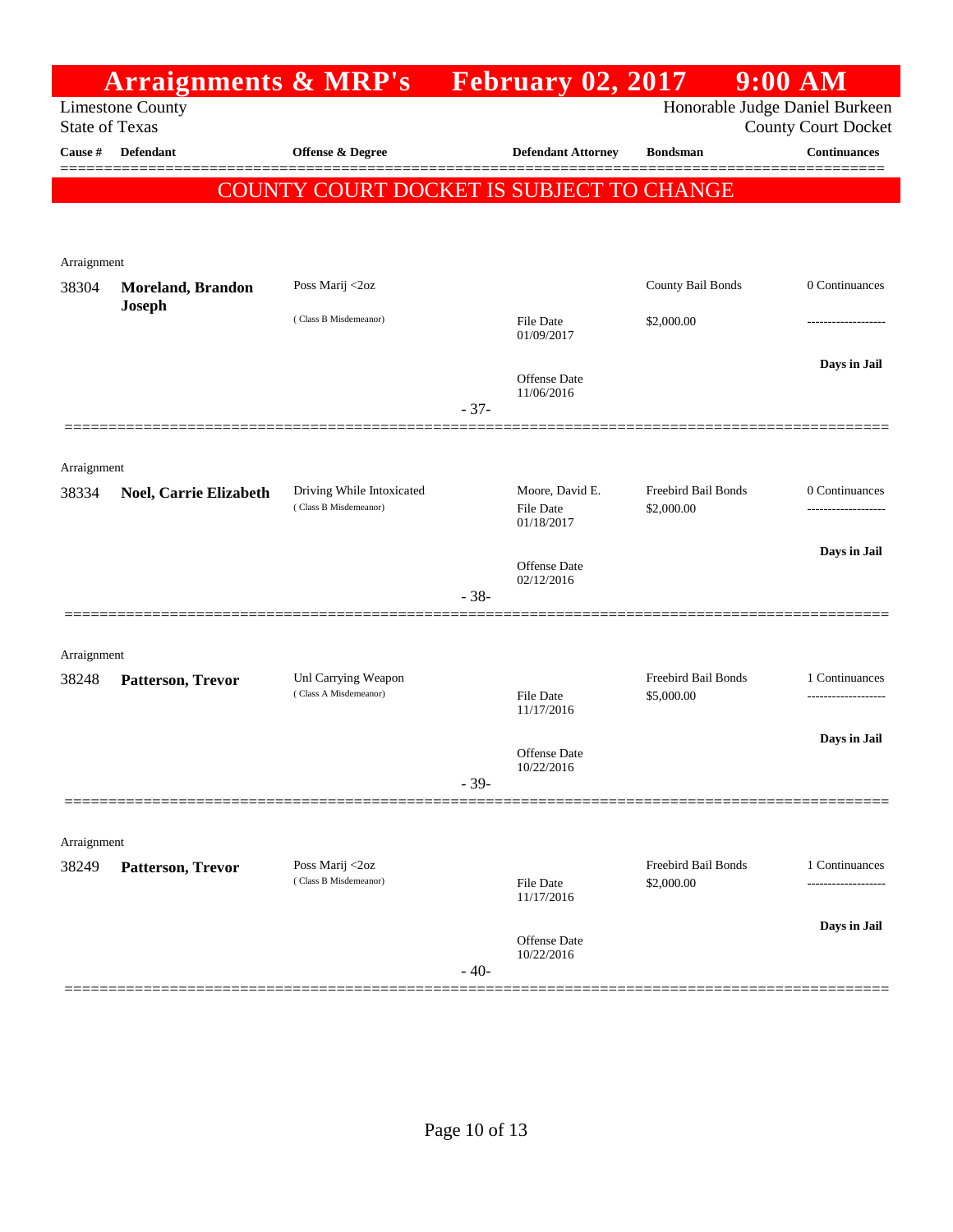|                       |                                                  | <b>Arraignments &amp; MRP's</b> February 02, 2017                          |        |                                               |                                              | $9:00$ AM                  |
|-----------------------|--------------------------------------------------|----------------------------------------------------------------------------|--------|-----------------------------------------------|----------------------------------------------|----------------------------|
|                       | <b>Limestone County</b><br><b>State of Texas</b> |                                                                            |        |                                               | Honorable Judge Daniel Burkeen               | <b>County Court Docket</b> |
| Cause #               | <b>Defendant</b>                                 | Offense & Degree                                                           |        | <b>Defendant Attorney</b>                     | <b>Bondsman</b>                              | <b>Continuances</b>        |
|                       |                                                  | COUNTY COURT DOCKET IS SUBJECT TO CHANGE                                   |        |                                               |                                              |                            |
| Arraignment           |                                                  |                                                                            |        |                                               |                                              |                            |
| 38313                 | Ramirez, John<br><b>Andrew</b>                   | <b>Escape From Custody</b>                                                 |        |                                               |                                              | 0 Continuances             |
|                       |                                                  | (Class A Misdemeanor)                                                      |        | File Date<br>01/12/2017                       |                                              | .                          |
|                       |                                                  |                                                                            | $-41-$ | Offense Date<br>10/22/2016                    |                                              | Days in Jail               |
|                       |                                                  |                                                                            |        |                                               |                                              |                            |
| Arraignment<br>38314  | Ramirez, John<br><b>Andrew</b>                   | Resist Arrest Search Or Transport                                          |        |                                               | County Bail Bonds                            | 0 Continuances             |
|                       |                                                  | (Class A Misdemeanor)                                                      |        | File Date<br>01/12/2017                       | \$3,000.00                                   | .                          |
|                       |                                                  |                                                                            |        | Offense Date<br>10/23/2016                    |                                              | Days in Jail               |
|                       |                                                  |                                                                            | $-42-$ |                                               |                                              |                            |
| <b>Review Hearing</b> |                                                  |                                                                            |        |                                               |                                              |                            |
| 37914                 | <b>Rash, Dewey</b>                               | Driving W/Lic Inv W/Prev<br>Conv/Susp/W/O Fin Res<br>(Class B Misdemeanor) |        | Reed, Bobby<br><b>File Date</b><br>04/18/2016 | African American Bonding<br>Co<br>\$2,000.00 | 0 Continuances             |
|                       |                                                  |                                                                            |        | Offense Date                                  |                                              | Days in Jail               |
|                       |                                                  |                                                                            | $-43-$ | 03/15/2016                                    |                                              |                            |
| Arraignment           |                                                  |                                                                            |        |                                               |                                              |                            |
| 38321                 | <b>Richardson</b> , James<br><b>Milton</b>       | Display Fictitious License Plate                                           |        |                                               | Personal Bond                                | 0 Continuances             |
|                       |                                                  | (Class B Misdemeanor)                                                      |        | <b>File Date</b><br>01/17/2017                | \$1,500.00                                   |                            |
|                       |                                                  |                                                                            | $-44-$ | Offense Date<br>12/26/2016                    |                                              | Days in Jail               |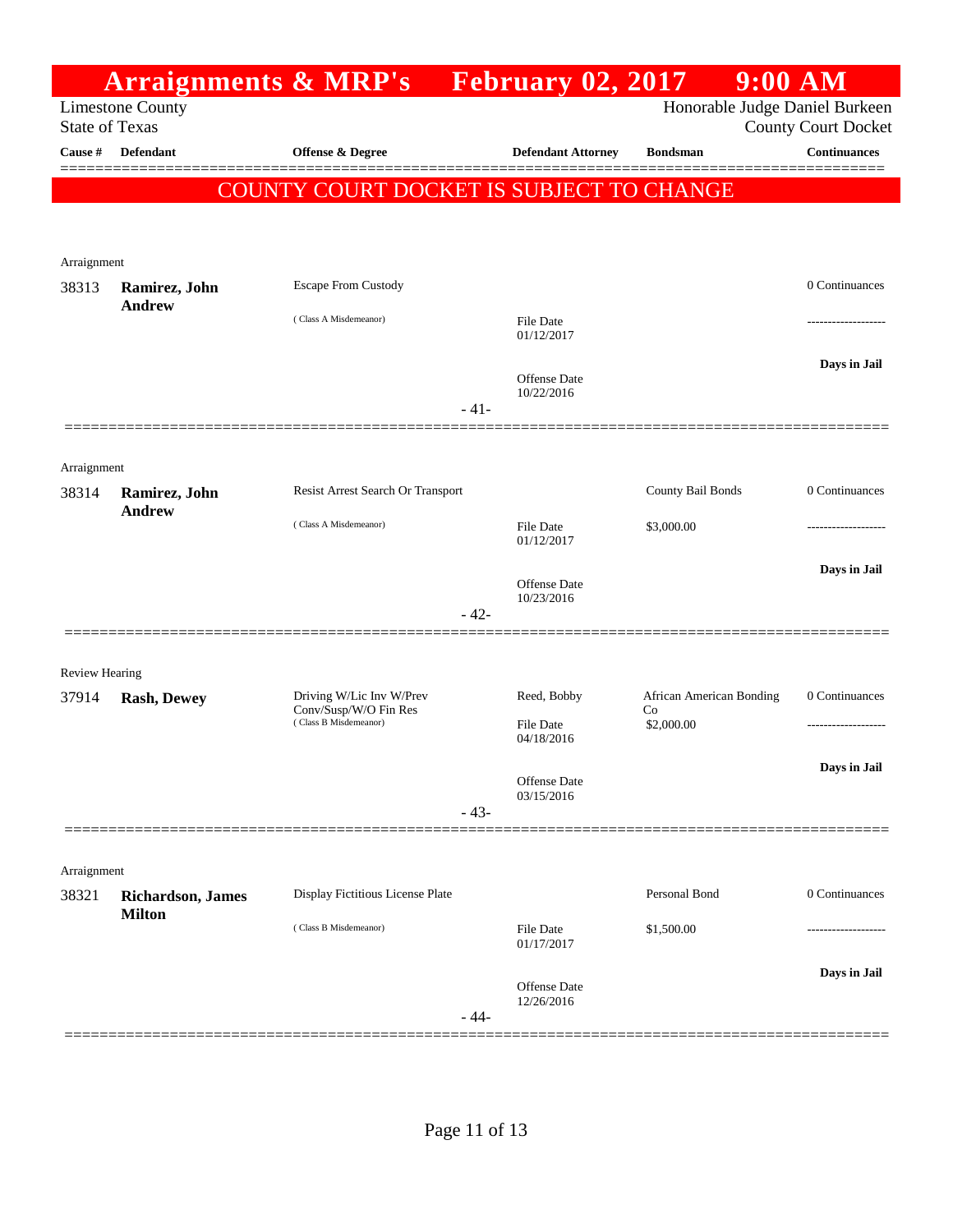|                       | <b>Arraignments &amp; MRP's</b> February 02, 2017 |                                                |        |                                   |                                 | $9:00$ AM                      |
|-----------------------|---------------------------------------------------|------------------------------------------------|--------|-----------------------------------|---------------------------------|--------------------------------|
|                       | <b>Limestone County</b>                           |                                                |        |                                   |                                 | Honorable Judge Daniel Burkeen |
|                       | <b>State of Texas</b>                             |                                                |        |                                   |                                 | <b>County Court Docket</b>     |
| Cause #               | Defendant                                         | <b>Offense &amp; Degree</b>                    |        | <b>Defendant Attorney</b>         | <b>Bondsman</b>                 | Continuances<br>========       |
|                       |                                                   | COUNTY COURT DOCKET IS SUBJECT TO CHANGE       |        |                                   |                                 |                                |
|                       |                                                   |                                                |        |                                   |                                 |                                |
| <b>Status Hearing</b> |                                                   |                                                |        |                                   |                                 |                                |
| 37582                 | <b>Salazar, Josue Luis</b>                        | Driving W/Lic Inv W/Prev                       |        |                                   | Bail America                    | 1 Continuances                 |
|                       |                                                   | Conv/Susp/W/O Fin Res<br>(Class B Misdemeanor) |        | <b>File Date</b>                  | \$1,000.00                      |                                |
|                       |                                                   |                                                |        | 08/12/2015                        |                                 |                                |
|                       |                                                   |                                                |        | <b>Offense Date</b>               |                                 | Days in Jail                   |
|                       |                                                   |                                                | $-45-$ | 06/17/2015                        |                                 |                                |
|                       |                                                   |                                                |        |                                   |                                 |                                |
| Arraignment           |                                                   |                                                |        |                                   |                                 |                                |
| 38328                 | <b>Shockley, Toby Wayne</b>                       | Poss Marij <2oz                                |        | Reed, Benjie                      | Reed, Benjie                    | 0 Continuances                 |
|                       |                                                   | (Class B Misdemeanor)                          |        | <b>File Date</b><br>01/17/2017    | \$1,500.00                      | -------------------            |
|                       |                                                   |                                                |        |                                   |                                 | Days in Jail                   |
|                       |                                                   |                                                |        | <b>Offense Date</b><br>12/26/2016 |                                 |                                |
|                       |                                                   |                                                | $-46-$ |                                   |                                 |                                |
|                       |                                                   |                                                |        |                                   |                                 |                                |
| Arraignment           |                                                   |                                                |        |                                   |                                 |                                |
| 38247                 | Strain, Jakeldrick<br>Jaquawn                     | Poss Marij <2oz                                |        |                                   | Freebird Bail Bonds             | 1 Continuances                 |
|                       |                                                   | (Class B Misdemeanor)                          |        | <b>File Date</b><br>11/17/2016    | \$2,000.00                      |                                |
|                       |                                                   |                                                |        |                                   |                                 | Days in Jail                   |
|                       |                                                   |                                                |        | Offense Date<br>10/22/2016        |                                 |                                |
|                       |                                                   |                                                | $-47-$ |                                   |                                 |                                |
|                       |                                                   |                                                |        |                                   |                                 |                                |
| Arraignment           |                                                   |                                                |        |                                   |                                 |                                |
| 38305                 | <b>Torinese, Kristen Lee</b>                      | Unl Carrying Weapon<br>(Class A Misdemeanor)   |        | File Date                         | County Bail Bonds<br>\$3,000.00 | 0 Continuances                 |
|                       |                                                   |                                                |        | 01/09/2017                        |                                 |                                |
|                       |                                                   |                                                |        | Offense Date                      |                                 | Days in Jail                   |
|                       |                                                   |                                                |        | 11/06/2016                        |                                 |                                |
|                       |                                                   |                                                | $-48-$ |                                   |                                 |                                |